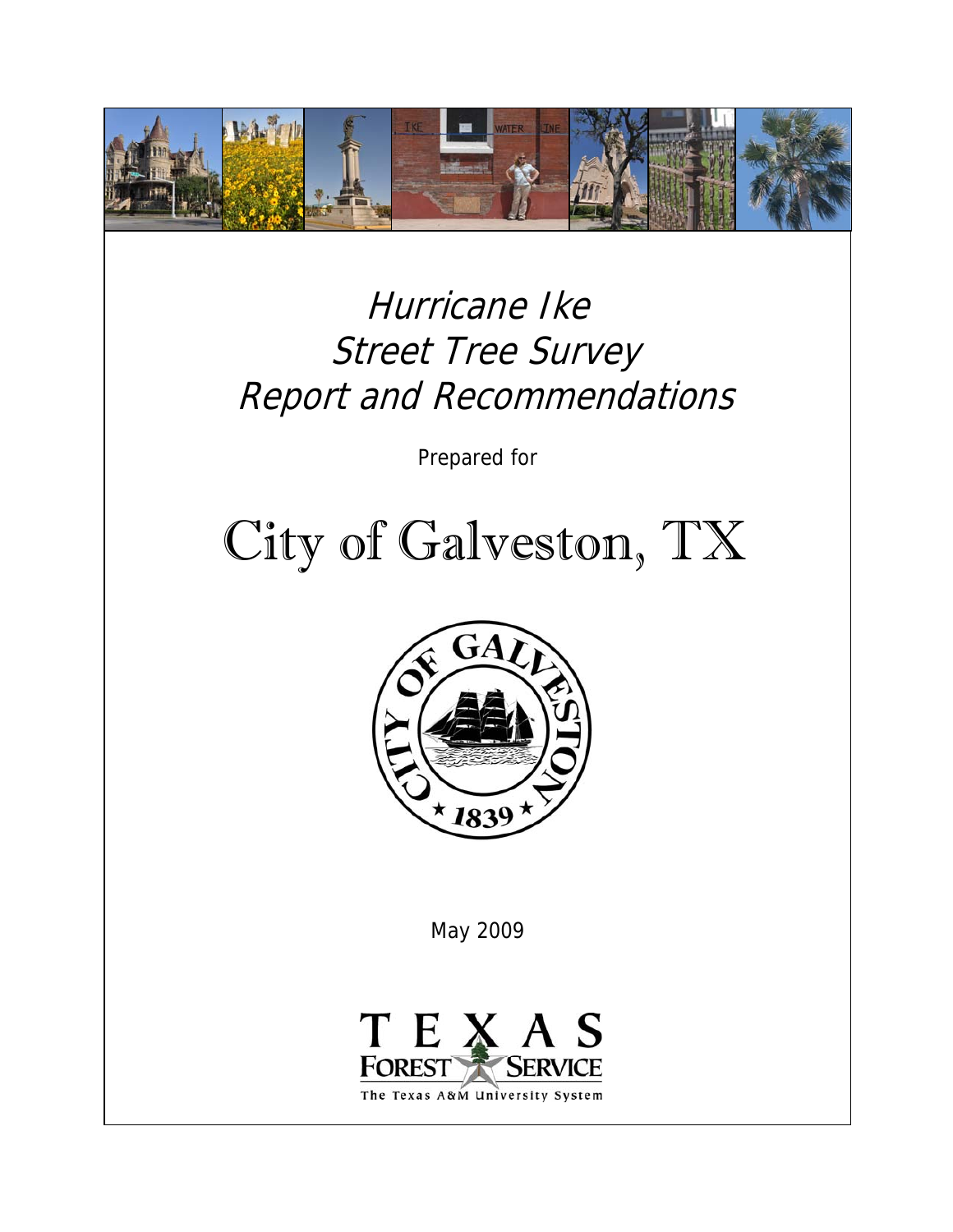

### Galveston Street Tree Survey—Addendum #1

Following publication of the *Hurricane Ike Street Tree Survey Report & Recommendations* for Galveston, Texas, the authors conducted additional analysis of the data recorded during the survey of April 21-22, 2009.

### Crown Classes

As described in the full report, different species reacted differently to the salty storm surge of Hurricane Ike (**page 5**). In particular, the various species of palms showed only modest impact, with only 8.3% of these trees tallied showing less than 50% canopy cover. Most other tree species showed much higher rates of canopy loss (**Appendix B**).

Figures 3a and 3b below show the percent of trees surveyed, by crown class, first including palm trees and then excluding palms. This gives a rough indication of how many right-of-way (ROW) trees may be dead (0% live crown), dying (1-25% live crown), doubtful (26-50% live crown), may recover (51-75% live crown), or are recovering (>75% live crown).



### Key findings:

Out of all the trees surveyed, roughly one-half have less than 50% live crown cover and 28% of trees show no signs of life. When palms are excluded (since most palms appear to be recovering), the data is even more striking: an estimated 5,797 of these non-palm trees (39% of the 14,847 total) show no signs of life and 69% have less than 50% crown cover.

One positive note is that 23% of trees other than palms have good leaf canopy and appear to be recovering from the storm surge. However, summer heat or other climatic conditions like drought could have an impact on these categories. Trees near 50% live crown today could still succumb to additional stresses by the end of the summer.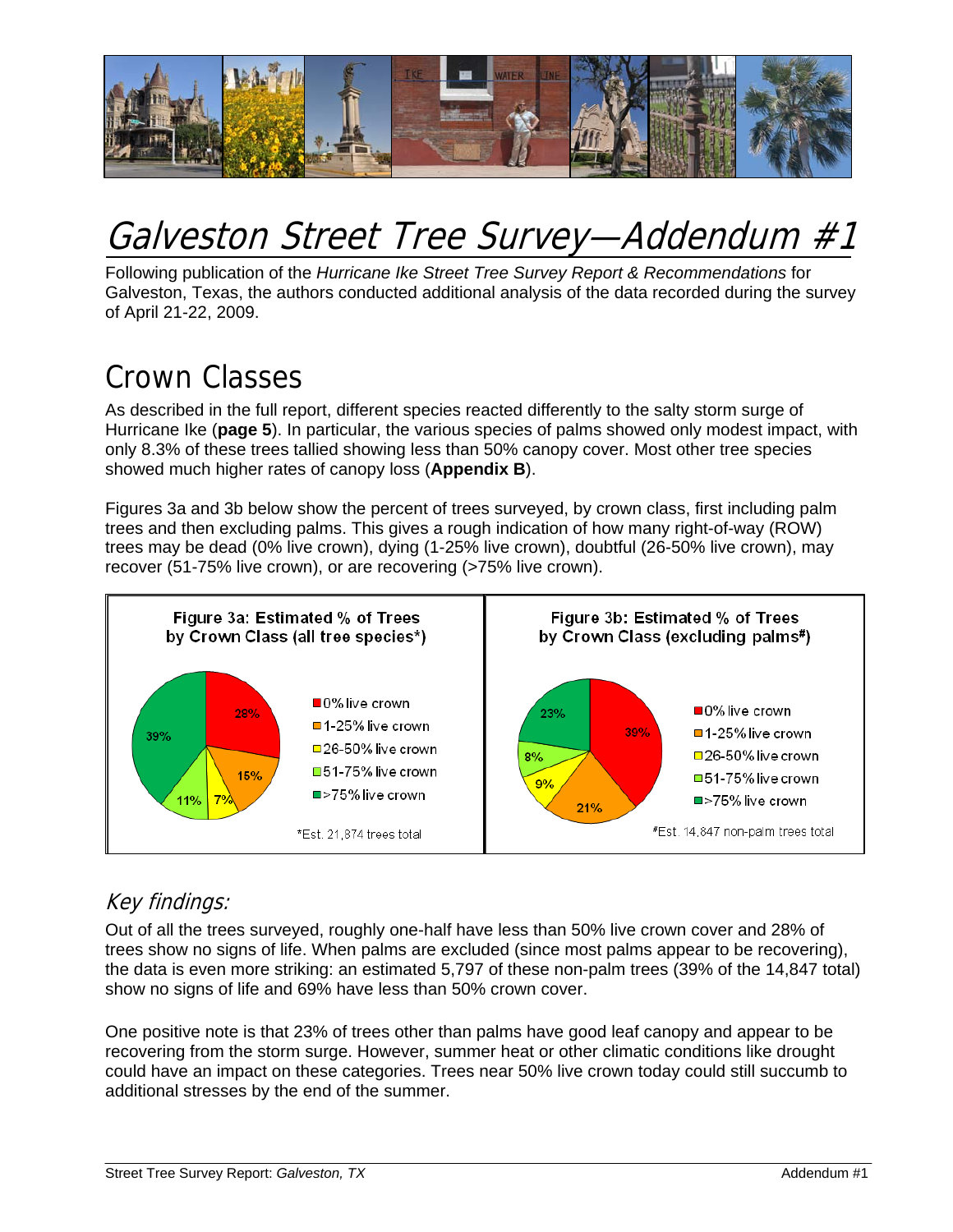### Contents Credits

| Appendices |
|------------|
|            |

*The Texas Community Tree Inventory (TXCTI) system and report was developed by the Texas Forest Service. It is adapted from the Street Tree Management Tool for Urban Forest Managers (STRATUM) computer model developed by researchers at the Center for Urban Forest Research, a research unit of the USDA Forest Service's Pacific Southwest Research Station. Any statistical equations used to compute Standard Error values and percentages were specifically drawn from the STRATUM model, as published in the user's manual. For more information about STRATUM or the other i-Tree tools, go to www.itreetools.org.* 

*Recommendations provided are the judgment of the Texas Forest Service foresters listed below, based on the data collected in cooperation with community staff or volunteers.* 

 *Report prepared by:* 

 *Pete Smith, CF, CA College Station, TX* 

*Mickey Merritt, CF Houston, TX* 

### Executive Summary

On April 21-22, 2009, Texas Forest Service foresters, in cooperation with the Galveston County AgriLife Extension Service and a team of Galveston County Master Gardener volunteers, conducted a sample street tree survey in Galveston, Texas, covering 9.47 miles, or roughly 5 percent of the 204 miles of streets in the study area.

Results include:

- \* An estimated **10,840** right-of-way (ROW) trees have less than 50% canopy cover, meaning they are dead or likely to die.
- \* FEMA removal costs for eligible ROW trees are estimated to be **\$706,180**.
- \* In addition, an estimated **31,000** private trees are also dead and will become debris.
- \* Palms (all species) tolerated the saltwater storm surge better than most other tree species; American sycamore showed low tolerance, with 100% mortality.
- \* Dead and dying ROW trees had a pre-storm landscape value totaling **\$48.6 million**.
- \* There are an estimated **27,500** potential tree planting sites along city streets.
- \* Replanting the **10,840** dead or dying ROW trees could cost **\$2.2 million**.

Recommendations include:

- \* Develop a plan for determining which trees will be removed, when, and by whom.
- \* Hire a qualified urban forester to serve the city's interests in tree issues.
- \* Plan and conduct the necessary repairs and improvements to streets before planting new trees.
- \* Write a detailed community reforestation plan to guide replanting efforts.
- \* Engage the community in fundraising and establish partnerships to execute the plan through an official city tree board, sanctioned by an ordinance passed by city council.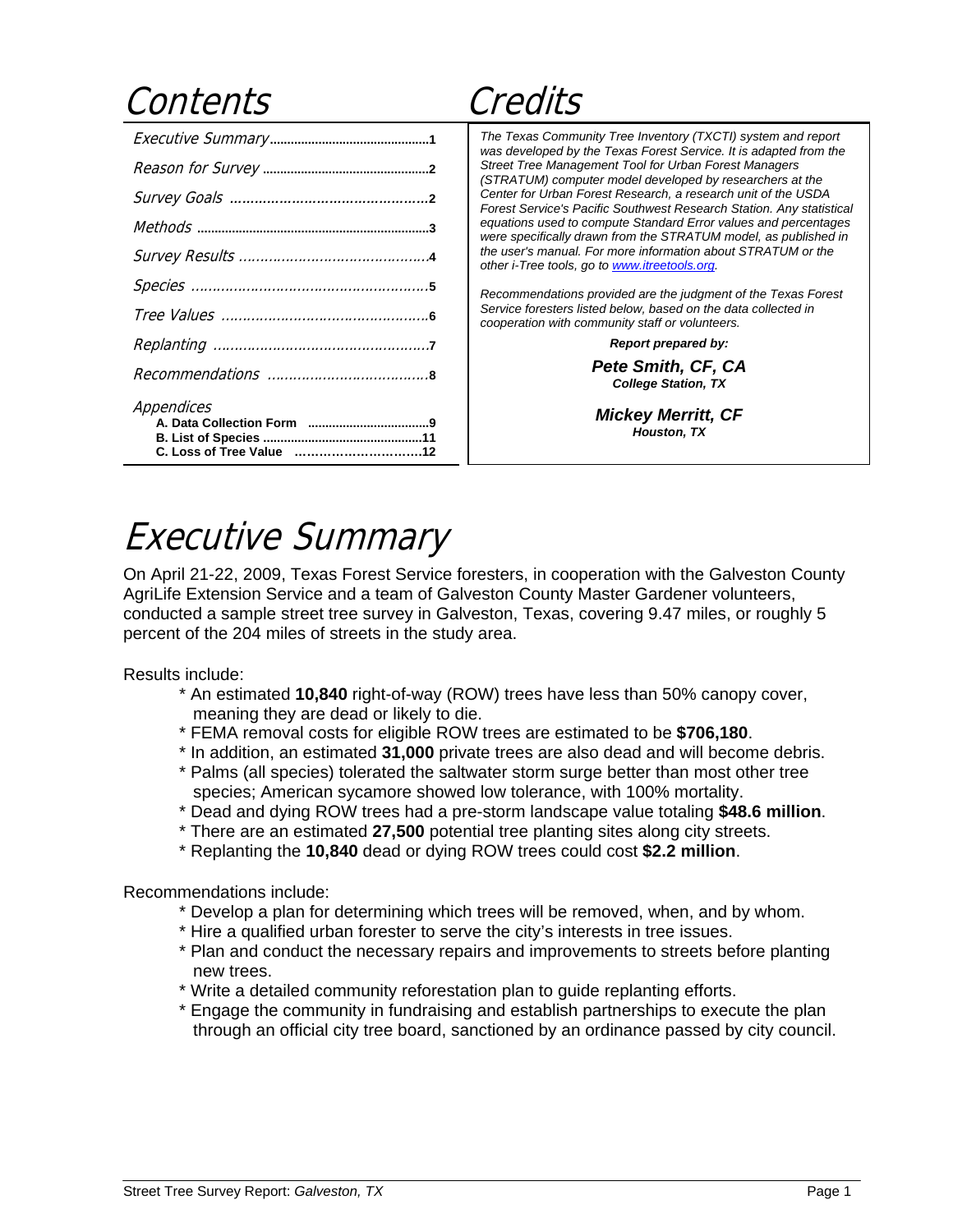## Reason for Survey

In September 2008, Hurricane Ike slammed into Galveston with 110-mph winds and a 15-foot storm surge, inundating most of the city. In addition to flooded homes and businesses, many of the city's historic trees were also damaged or destroyed. City leaders quickly recognized that wholesale removal of right-of-way (ROW) trees following the storm would forever alter the historic landscape of Galveston and pose a barrier to long-term recovery. At the request of the Galveston Planning & Community Development Department's historic preservation officer, two Texas Forest Service (TFS) urban foresters went to Galveston to begin damage assessments of trees in the historic districts and along Broadway Boulevard.

The goal of this initial assessment was to avoid the unintentional and unnecessary removal of public trees during debris clearing activities within four historic districts. The process included a brief, visual inspection of storm-damaged trees that posed an immediate risk to the public or adjacent property due to uprooting, excessive lean, crown loss (in excess of 50%), or trunk fractures (standards from the FEMA 325 *Debris Management Guide*). Each tree that met the standard for removal was marked and photographed. TFS foresters completed tree assessments in the National Landmark, Cedar Lawn, Lost Bayou and Silk Stocking historic districts on Sept. 18, 2008, and provided a detailed list of destroyed trees to the city. A detailed follow-up assessment of the trees in the center medians of Broadway Boulevard (SH 87) was conducted, with recommendations for mitigating the damaged trees reported in the *"Tree Mitigation Plan for Broadway Boulevard"* sent to city leaders last October *[and excerpted above]*.

While performing these early assessments it was apparent that almost all trees in Galveston were suffering from excessive salt exposure – either from wind-borne salt spray, the storm surge or both. Within two weeks, most trees and plants showed brown leaves that were quickly shed. Very few tree species were spared, the most notable exceptions being the various species of palm.

Visits to the Island in March 2009 showed that little had changed following the start of spring green-up: most of Galveston's trees still had few or no leaves. With the deadline for FEMA debris removal looming at the end of April, city staff and TFS urban foresters decided to conduct a random sample of streets to determine the extent of potential losses from salt poisoning, both to city ROW trees and to trees on private property. This report details the results of that survey.



### Survey Goals

- 1) Quickly estimate how many trees along the public right-of-way in Galveston have more than 50% crown loss, the FEMA cost of removing eligible trees, and the loss in value to the city.
- 2) Quickly estimate the number of dead or dying trees on private property.
- 3) Determine if there were measureable differences in salt tolerance among tree species.
- 4) Estimate the number of potential planting sites along Galveston's streets.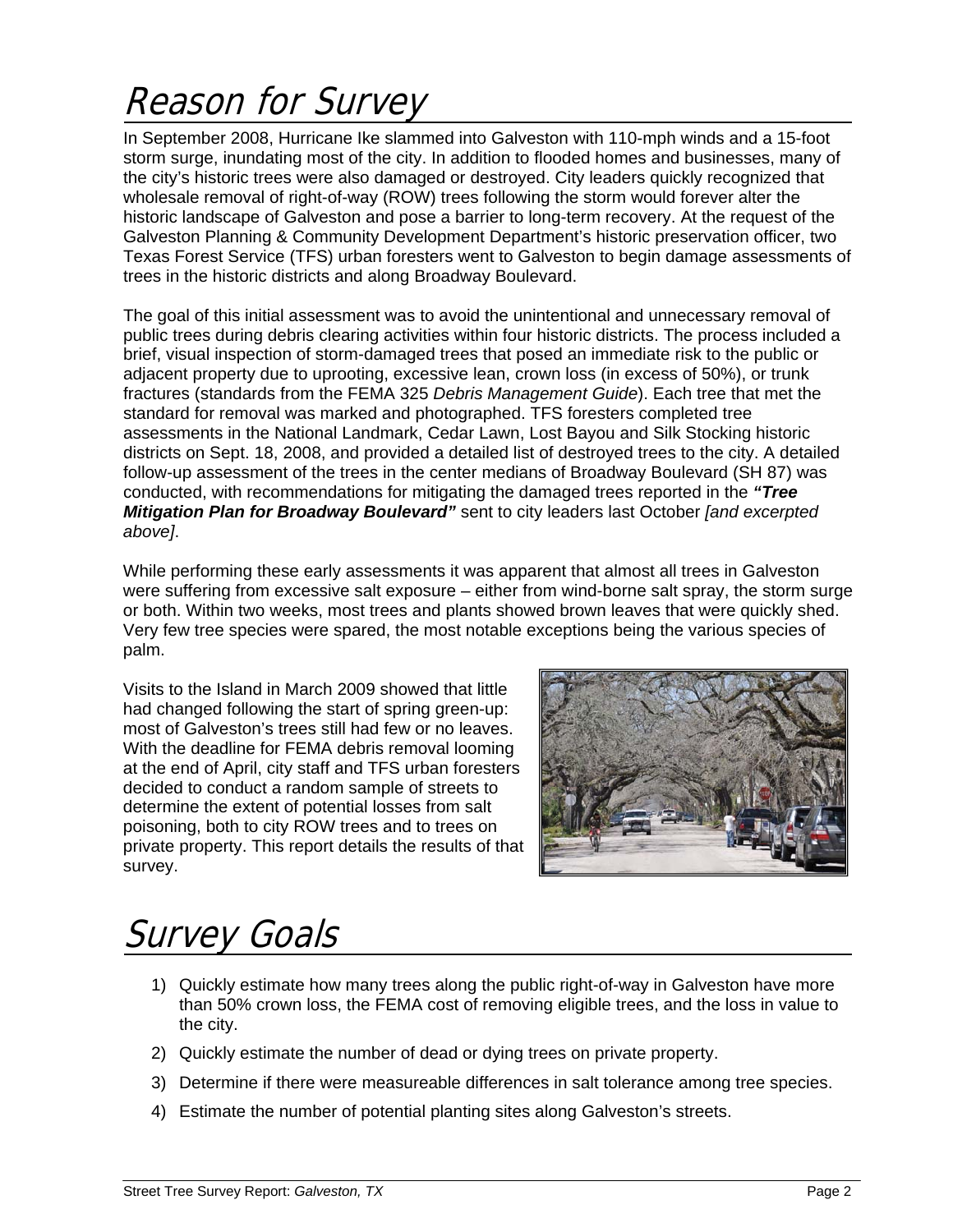### **Methods**

The survey in Galveston was modeled after the **Texas Community Tree Inventory** (TXCTI) system, a more generic system used to sample street trees in Texas cities. Typically, Texas Forest Service (TFS) foresters identify and survey a 5-15% random sample of street segments, or "blocksides" (see **Figure 1** below), and collect data on the individual trees they find there.



On April 21-22, 2009, TFS foresters, in cooperation with the Galveston County AgriLife Extension Service and a team of Galveston County Master Gardener volunteers, conducted a modified TXSCTI survey in Galveston, Texas. The study area was bounded by Seawall Boulevard, Ferry Road, Harborside Boulevard, and 83rd Street. Teams surveyed a total of 165 segments totaling almost 9.5 miles within the 204-mile study area. **Table 1** summarizes the basic parameters of this survey.

#### **Table 1: Street Tree Survey Statistics**

| Total Miles (# blocksides):    | 204.17<br>(3,358) |
|--------------------------------|-------------------|
| Miles Sampled (# blocksides):  | (165)<br>9.47     |
| Sample size (% of blocksides): | 4.64% (4.9%)      |
| Multiplier:                    | 21.55             |
| <b>Standard Error:</b>         | 8.5%              |

Field data collection was limited to very few measurements in order to speed up the process for the volunteers (see **Appendix A** for data collection form and instructions). Teams walked both sides of each assigned street segment and recorded the following data for all trees over 1" diameter (at 4.5 feet above ground) within the street ROW:

- species
- diameter-at-breast-height (DBH) in six possible classes

• percent live canopy remaining, in five possible classes For each street segment, volunteers also counted the total number of trees on private property (within adjacent lots) that appeared to be dead or dying, as well as the total number of potential planting sites within the ROW.



Assuming that the randomly selected segments are representative of the streets in Galveston, volunteers evaluated 4.64% of all the street miles in the study area. This means that each tallied tree represents 21.55 trees over the entire street tree population in the study area. This "multiplier" is then used to estimate the number of ROW trees in the different report categories, such as species, diameter class or crown class. It also is used to estimate the number of dead or dying private trees and the number of available planting sites in the ROW. The sample is considered statistically valid if the calculated "standard error" for the total number of trees is less than 20%. In Galveston, we calculated the standard error to be 8.5%.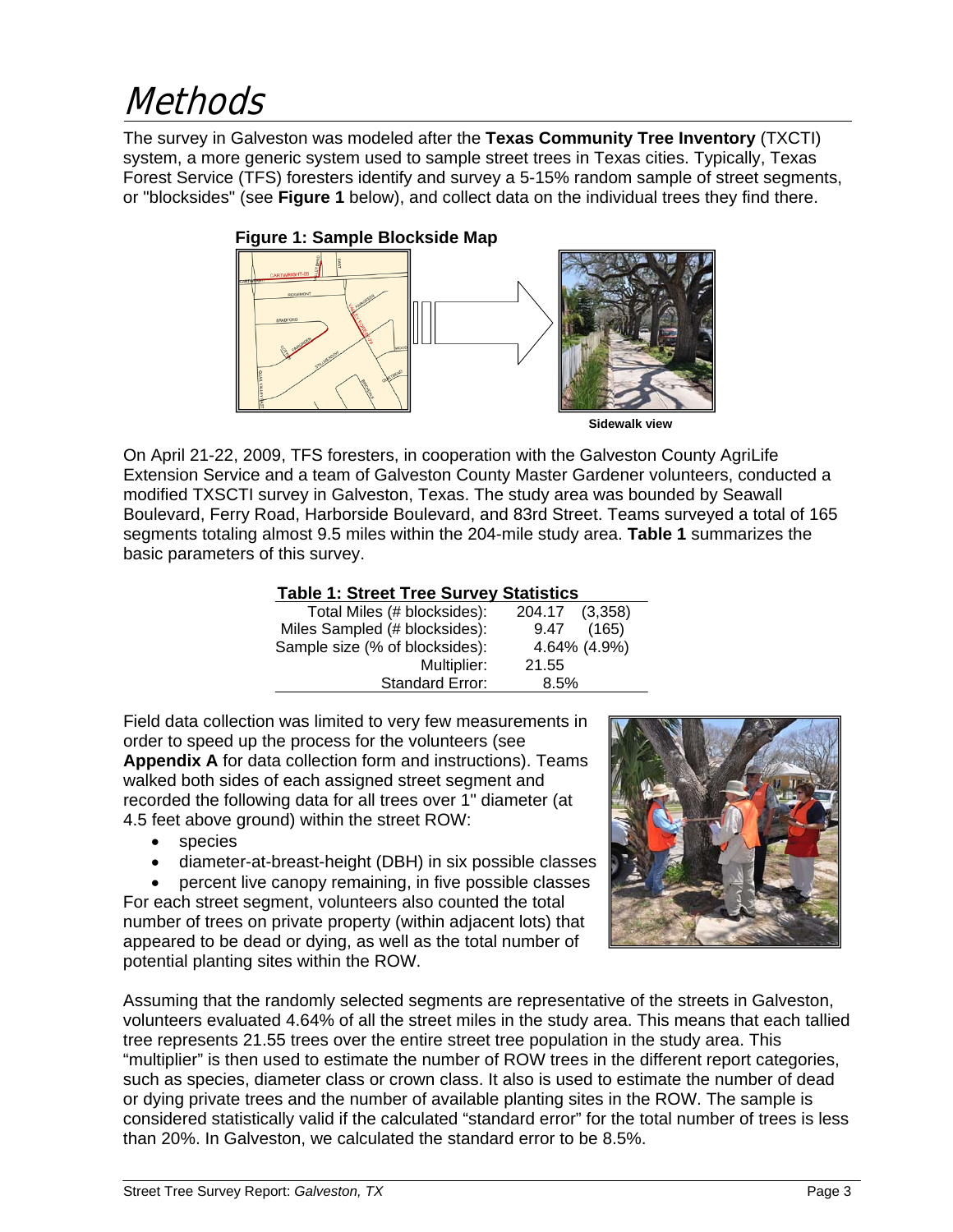## Survey Results

Initial results generated from this sample survey were sent via email to city staff on April 24, 2009. This basic report included the estimated total number of ROW trees in each diameter class, how many appear to be dead or dying from salt poisoning, and the estimated cost (using FEMA removal rates) of removing all the trees with less than 50% canopy cover. These trees will begin to decay soon, have lost all their value, and qualify for removal under FEMA's debris standards. Table 2 shows these results, as reported previously.

|                 |                | <b>Total</b>   |                  | <b>Estimated</b> |               |             | <b>Estimated</b> |                 |
|-----------------|----------------|----------------|------------------|------------------|---------------|-------------|------------------|-----------------|
|                 |                | No.            | *Estimated       | <b>No. Trees</b> | % Trees       | <b>FEMA</b> | <b>FEMA</b>      | <b>Standard</b> |
| <b>DBH</b>      | <b>DBH</b>     | <b>Trees</b>   | <b>Total No.</b> | $w$ /<50%        | $w$ /<50%     | Removal     | Removal          | <b>Error</b>    |
| <b>Class</b>    | Range          | <b>Tallied</b> | <b>ROW Trees</b> | Canopy           | <b>Canopy</b> | Rates       | Cost             | (+/-) 8.5%      |
| 1               | $1 - 6"$       | 284            | 6,120            | 3,254            | 53.2%         | \$0         | \$0              | \$0             |
| $\overline{2}$  | $7 - 12"$      | 288            | 6,207            | 3,556            | 57.3%         | \$40        | \$142,240        | \$12,090        |
| 3               | 13-24"         | 293            | 6,314            | 3,060            | 48.5%         | \$120       | \$367,200        | \$31,212        |
| 4               | 25-36"         | 135            | 2,909            | 862              | 29.6%         | \$195       | \$168,090        | \$14,288        |
| 5               | 37-48"         | 14             | 302              | 86               | 28.5%         | \$250       | \$21,500         | \$1,828         |
| 6               | $49"+$         | $\mathbf{1}$   | 22               | 22               | 100.0%        | \$325       | \$7,150          | \$608           |
|                 | <b>Totals:</b> |                | 21,874           | 10,840           |               |             | \$706,180        | \$60,025        |
| *Private trees: |                | 1,444          |                  | 31,119           |               |             |                  |                 |

\*using multiplier of 21.55

#### Key findings:

An estimated **10,840** public ROW trees (+/- 921) currently have less than 50% canopy cover, meaning they are dead or likely to die and many will become potentially hazardous to the public over the next few months. Removal costs for eligible trees over 6" in diameter are estimated to be **\$706,180** (+/- \$60,025) after applying FEMA removal rates provided by the City of Galveston. This estimate does not include the costs of marking individual trees destined for removal or the costs of monitoring the removal contract.

In addition, debris removal costs for 3,254 small trees (1-6" in diameter) and an estimated 31,000 private trees will need to be added to this estimate since the city may ultimately be responsible for disposing of this debris. And since not all the trees with canopy over 50% will ultimately survive, those removal and disposal costs would be in addition to the estimates provided here.

In particular, the number and size of trees on private property is still largely unknown. Our survey teams did not go onto private property and did not measure diameters for any private trees. The estimate provided is useful only to get a sense of the scale of the debris problem that these owners – and the City of Galveston – face.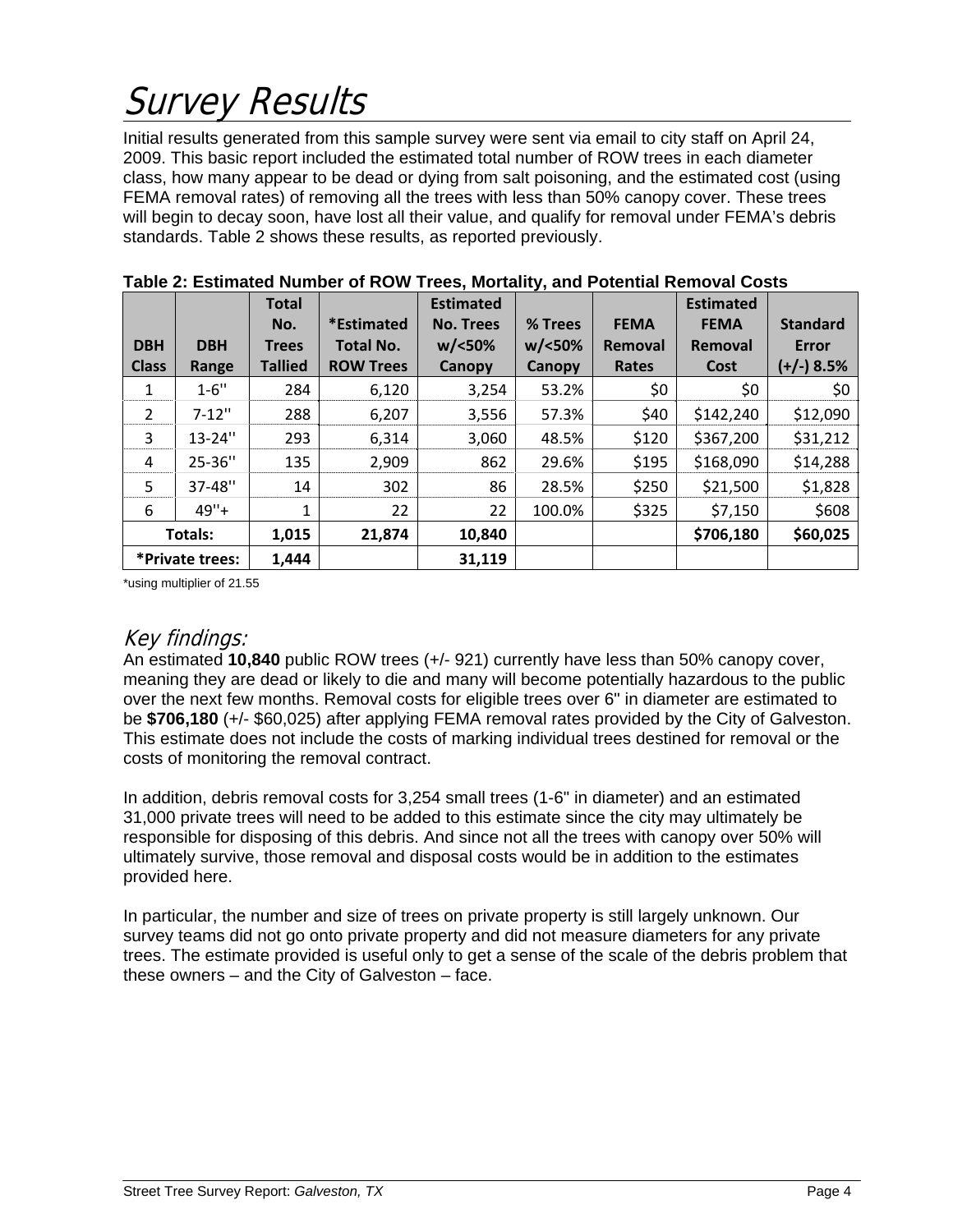## Species

The diversity of species within the population of street trees in a city is of primary concern to municipal urban foresters and arborists charged with managing this resource. As a rule, we

recommend having no more than 10% of trees made up of any single species, which can prevent the catastrophic loss of trees due to an outbreak of insects or disease. Species diversity is one sign of a healthy tree resource.

**Figure 2** shows the most common species found in the sample survey. The top eleven species are shown (two tied for tenth place), plus a category combining the remaining species. A complete list of species encountered during the inventory is listed in **Appendix B**.



### Key findings:

Because Galveston is situated on a barrier island, the kinds of trees planted over the years generally reflect those that survive and grow in a maritime environment. In particular, salt spray from the Gulf of Mexico and Galveston Bay regularly impact trees and can limit their growth. So it is no surprise to find that the various species of palm trees (all grouped together for the purposes of this survey) and live oak (*Quercus virginiana*) make up 50% of street trees. In fact, the top eleven species recorded account for over 87% of the street trees in the city. **Appendix B** shows the entire list of ROW species identified.

The primary reason for identifying species in this survey, though, was to try to see which ones – if any – might have resisted the poisoning effects of the salty storm surge brought on by Hurricane Ike. The last two columns of **Appendix B** show the number of trees tallied for each species that possess less than 50% crown canopy and the percentage affected. Of the most common trees, only palm species (8.3% mortality) and oleanders (*Nerium oleander*) (39.2%) showed much tolerance to saltwater inundation. An exotic species, Norfolk-Island-Pine (*Araucaria heterophylla*) was the only species observed that seemed completely unfazed by the saltwater. Live oak was a relative success story with only 61.7% of trees found dead or dying.

In contrast, American sycamore (*Platanus occidentalis*) (100% mortality) and Chinese tallowtree (*Triadica sebifera*) (97%) showed very low resistance to this flooding. In fact, there was little question about mortality among the sycamores, because many were already losing bark and beginning to decay. For the species where only small numbers (5 or fewer) were tallied during the survey, it's difficult to make useful judgments about salt tolerance.

One consideration in developing a plan to reforest Galveston would be to weigh any evaluation of salt tolerance shown here against two other very important factors: resistance to wind damage and mature size. While live oak, Southern magnolia (*Magnolia grandiflora*), and pecan (*Carya illinoinensis*) may appear to be vulnerable to salty storm surge, they didn't fare any worse than other species and they prove to be some of the best in withstanding hurricane-force winds. They also live long and provide extensive shade over streets and yards in Galveston. One other species that would be a logical addition as a street tree – but rarely encountered in our survey – would be baldcypress (*Taxodium distichum*), since it is also very wind-tolerant.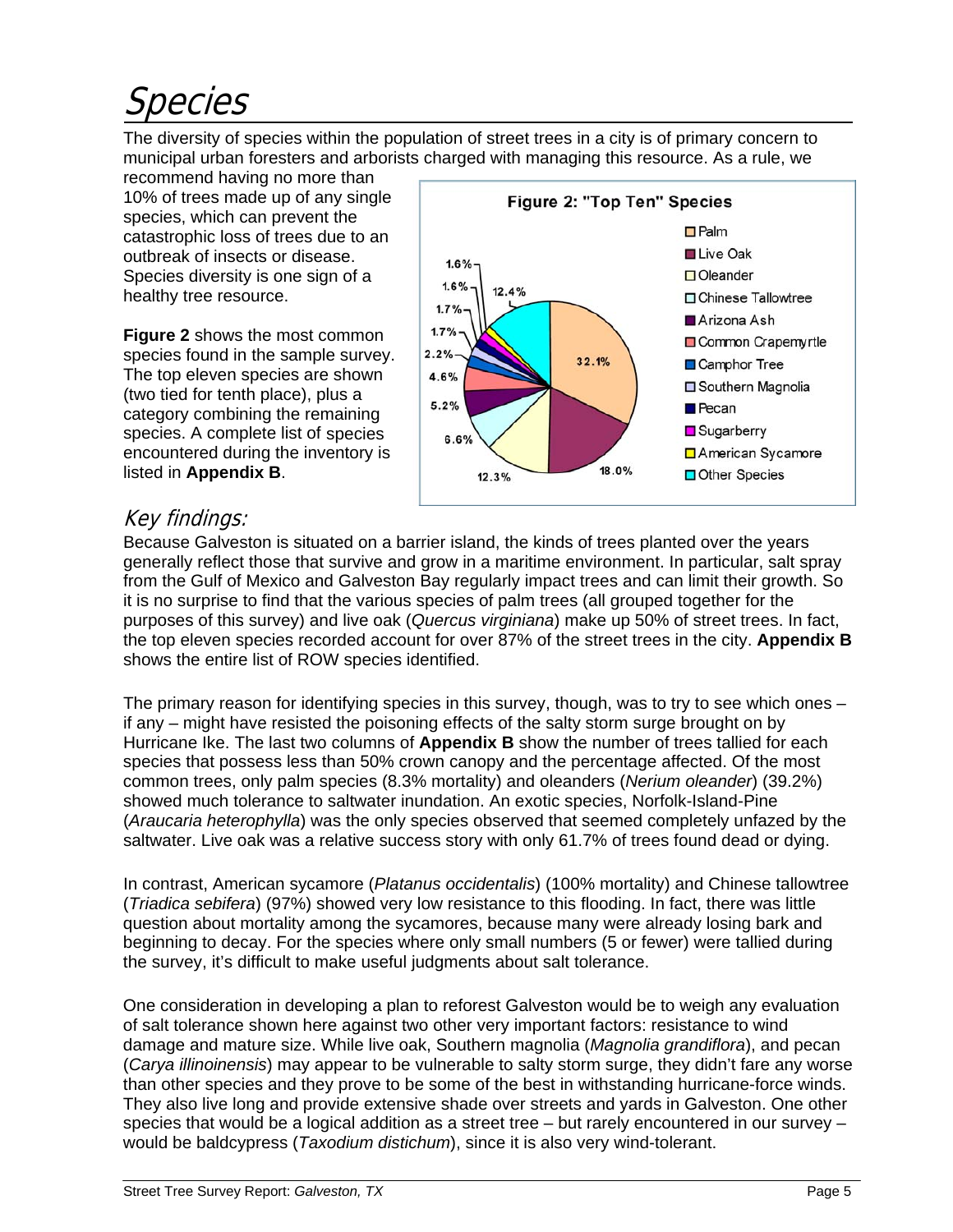### Tree Values

Public trees deliver valuable benefits to a community, and in recent years many of these values have been quantified. These include environmental values such as reducing air and water pollution, storm water reduction, energy savings, and carbon sequestration. Other societal benefits of trees such as quicker hospital recovery time or the aesthetic beauty of street trees are often harder to quantify – but just as important if you ask most citizens.

In Galveston, the benefits trees provide are no different. But one goal of this study is to estimate the loss in tree value to the city for the ROW trees that likely will be removed due to salt poisoning. We do not attempt to calculate the loss in environmental services, but merely the *landscape value* of the city's dead and dying street trees.

### Landscape Value

One accepted method for quantifying the landscape value of trees was developed by the Council of Tree and Landscape Appraisers, published as the *Guide for Plant Appraisal–9th Edition (ISA 2000)*. This trunk-formula method combines tree ratings in four categories (species, condition, size, location) and the regional replacement cost/square-inch (from the *2003 Texas Supplement and Species Approximation*) to calculate the cost of replacing a tree specimen in the event it is destroyed.

This sample survey makes three key assumptions:

- all trees with less than 50% canopy are dead or dying and are a total loss;
- all ROW tree locations are equal (a 70% 'location' rating);
- all ROW trees prior to the storm were in 'fair' condition (a 60% 'condition' rating).

These last two assumed values are conservative and serve to moderate the overall calculated landscape value. Only dead or dying trees are included in the loss figures, even though surviving trees may have seen their values reduced significantly.

We then use the average diameter for each of the recorded DBH classes and published species ratings (from the *2003 Texas Supplement and Species Approximation*) to arrive at the estimated replacement value shown in **Table 3**. A complete list of replacement values for destroyed trees by species is shown in **Appendix C**.

#### **Table 3: Loss in Tree Value**

| Est. Number of Trees: | $10.844*$    |
|-----------------------|--------------|
| Total Loss:           | \$48,623,878 |
| Average Tree Value:   | \$4,485 ea.  |

\*from Appendix C, includes slight rounding error

#### Key findings:

Dead and dying trees killed by Hurricane Ike's storm surge had a pre-storm landscape value totaling approximately **\$48.6 million**, an average of \$4,485 each. This loss does not represent the actual cost of planting new trees, but is more like a depreciated insurance loss – even though the city has no such policy on which to collect.

One important factor in this loss estimate is the rather large average diameters of the street trees in Galveston. For many of the most common species, the size of the trees in our survey generate large replacement values, even after depreciating each tree using low location and condition ratings. **Appendix C** highlights the lost value of large trees such as live oak, which has an average diameter of over 19 inches and an average per-tree loss of over \$10,000 each.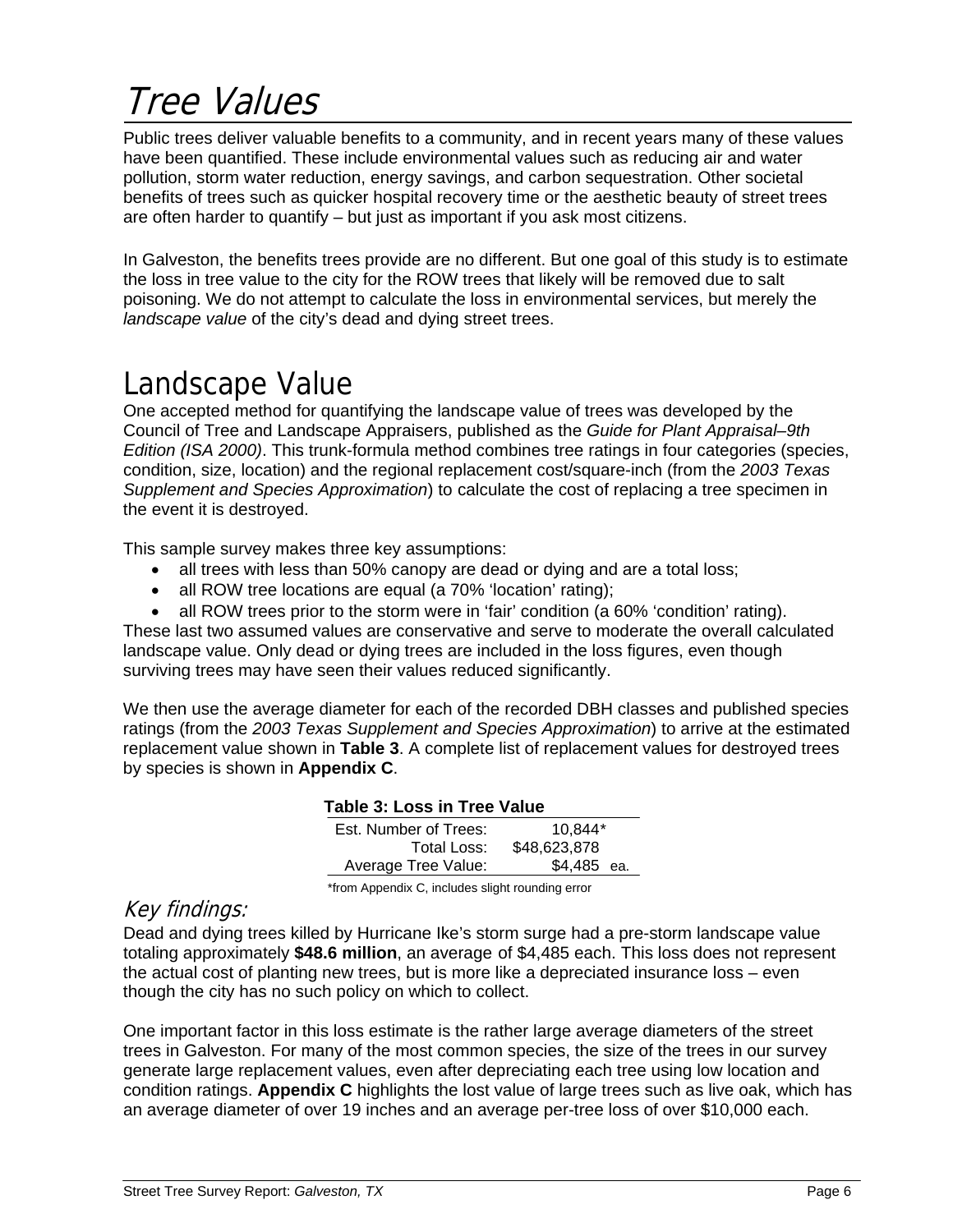## Replanting

The catastrophic loss of trees in Galveston is both tragic and costly. These include the very real costs to the city and to private citizens for removing dead trees and stumps, debris hauling, infrastructure repairs, and remediation or safety pruning for surviving trees. But the city will not be made "whole" until efforts are made – both public and private – to replant the tens of thousands of trees that have been lost to Hurricane Ike.

### Planting Sites

This survey included an assessment of possible planting sites within each street ROW segment. Crews evaluated the area between the curb or edge of street and the ROW boundary adjoining private property, counting the total number of planting sites available for a large- or medium-statured tree (i.e. live oak, pecan, etc.) and avoiding existing trees with more than 50% canopy. If overhead power lines were present, planting sites were separately counted for small-statured species (i.e. crapemyrtle). **Table 4** shows the estimated number of possible planting sites, as well as planting site criteria.



#### **Table 4: ROW Planting Sites**

| <b>Total Street Miles:</b><br><b>Street Miles Without Existing Trees:</b><br>% "Unstocked":                                                | 204.17<br>36.50<br>17.8%  | <b>Planting Site Criteria</b><br><b>Distances:</b> Minimum 4' wide tree lawn<br>Only small tree under power lines                     |
|--------------------------------------------------------------------------------------------------------------------------------------------|---------------------------|---------------------------------------------------------------------------------------------------------------------------------------|
| Estimated No. Large/Medium Tree Planting Sites:<br><b>Estimated No. Small Tree Planting Sites:</b><br><b>Total Planting Opportunities:</b> | 18.274<br>9,310<br>27,584 | Street corner, traffic signal - 25'<br>Hydrant, utility pole, streetlight - 10'<br>Driveway - 5'<br>Other medium/large trees - 30-40' |

#### Key findings:

Our sample survey estimates that there are over 18,200 sites within the ROW to plant a large or medium-sized tree and an additional 9,300 sites for small-statured trees for a total of over **27,500** potential tree planting sites in Galveston. These estimates include the 10,840 likely tree removals already described earlier.

The cost of replanting any (or all) of these sites also can be estimated. The cost of a healthy, 15 gallon container-grown tree (such as a live oak) delivered, planted and maintained for two years will likely cost around \$200 (*City of Houston cost figure, assuming maintenance by city crews*) or more. This size tree is often recommended for public plantings since it can adapt to the site quickly but is large enough to withstand the pressures of an urban setting. Using this price as a baseline for estimation, replanting just the **10,840** dead or dying trees along Galveston's streets could cost **\$2.2 million**.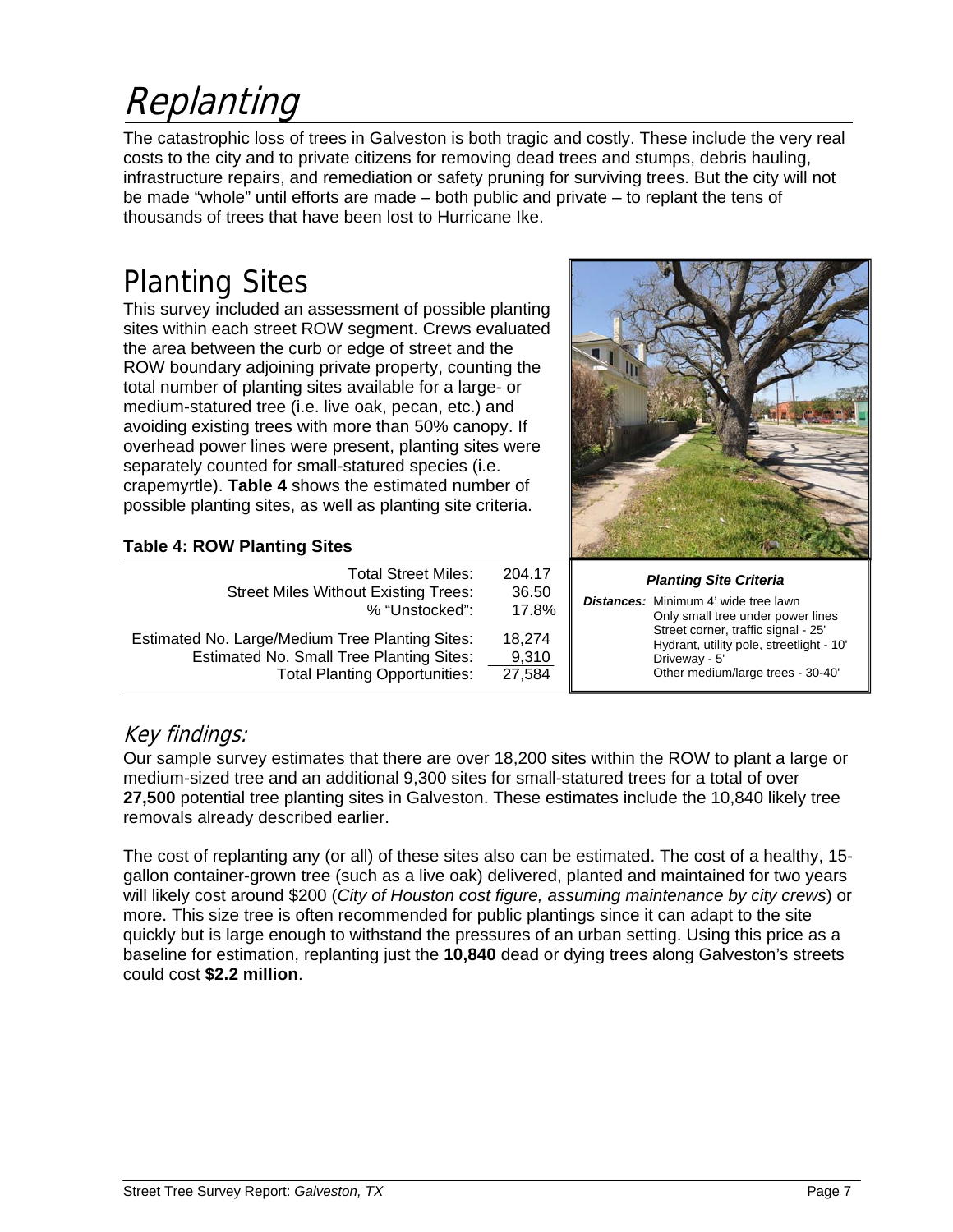### Recommendations

The purpose of this technical report is to provide city leaders with the results of our sample street tree survey in Galveston and a few brief recommendations for moving forward towards a green, shady community.

#### Tree Removals: lower the risk to the public from dead & dying trees

The first priority should be to develop a plan for determining exactly which trees will be removed, when and by whom. A key factor in answering any of these questions is whether FEMA grants the city's request for an extension for debris removal. Once that hurdle is cleared, FEMA or the U.S. Army Corps of Engineers may also be tasked with developing and managing the contract for such removals. If not, the city should be prepared to perform this contract oversight.

 The city needs a qualified representative to serve its interests when decisions are made about which trees are removed. This will be a difficult process for citizens and opposition to removing trees – no matter how dead – should be expected. Texas Forest Service is prepared to support the city with technical advice and grant funding for a new staff member or a contract urban forester to provide the necessary on-site review. It is in the long-term interests of the city to maintain its own expertise on all tree matters in Galveston.

 Tree removal is just the first step. Consideration and planning over the next few months should be devoted to the necessary infrastructure repairs (or improvements) that may be necessary before replanting can begin. This includes stump removals, grading, drainage improvements, sidewalk repairs and soil installation. Some sites have the added complication of historical considerations (curbs, etc.) that may require detailed planning before work begins.

All tree work should conform to the latest ANSI A-300 (Standard Practices for Tree, Shrub and Woody Plant Maintenance), ANSI Z-133 (Safety Standards), and the latest Tree Pruning Guidelines from the International Society of Arboriculture (ISA) or Tree Care Industry Association (TCIA), and should be directed by ISA Certified Arborists.

#### Replanting: develop a reforestation plan

The cost estimate for replanting the 10,000 or more trees that are likely to be removed is approximately \$2 million. This is a significant sum, but is likely to be spread out over several years, perhaps as long as a decade. The community should begin planning for this work.

 There are many questions that will need to be answered when it comes time to plant new trees. What size will we choose? What species? What spacing between trees? Where can we begin? Who will do the work – contractor or volunteers? What input will adjacent landowners have? Technical questions can sometimes be answered by the city's new urban forester (or consultant), but many of these answers are actually policy decisions that are best decided by an official city committee, sanctioned by an ordinance passed by city council. One way to create such a tree board might be to make permanent the recentlyformed **Galveston Community Recovery Plan (GCRP) Tree Committee**. This group might also help to coordinate fundraising and address concerns about tree removals.

 Some cost savings may be generated from partnerships with local foundations, where donated trees may supplement projects designed by city staff. Volunteer labor for planting trees can engage citizens and make them part of the solution. However, proper watering and maintenance must be accounted for as part of this budget in order to be successful.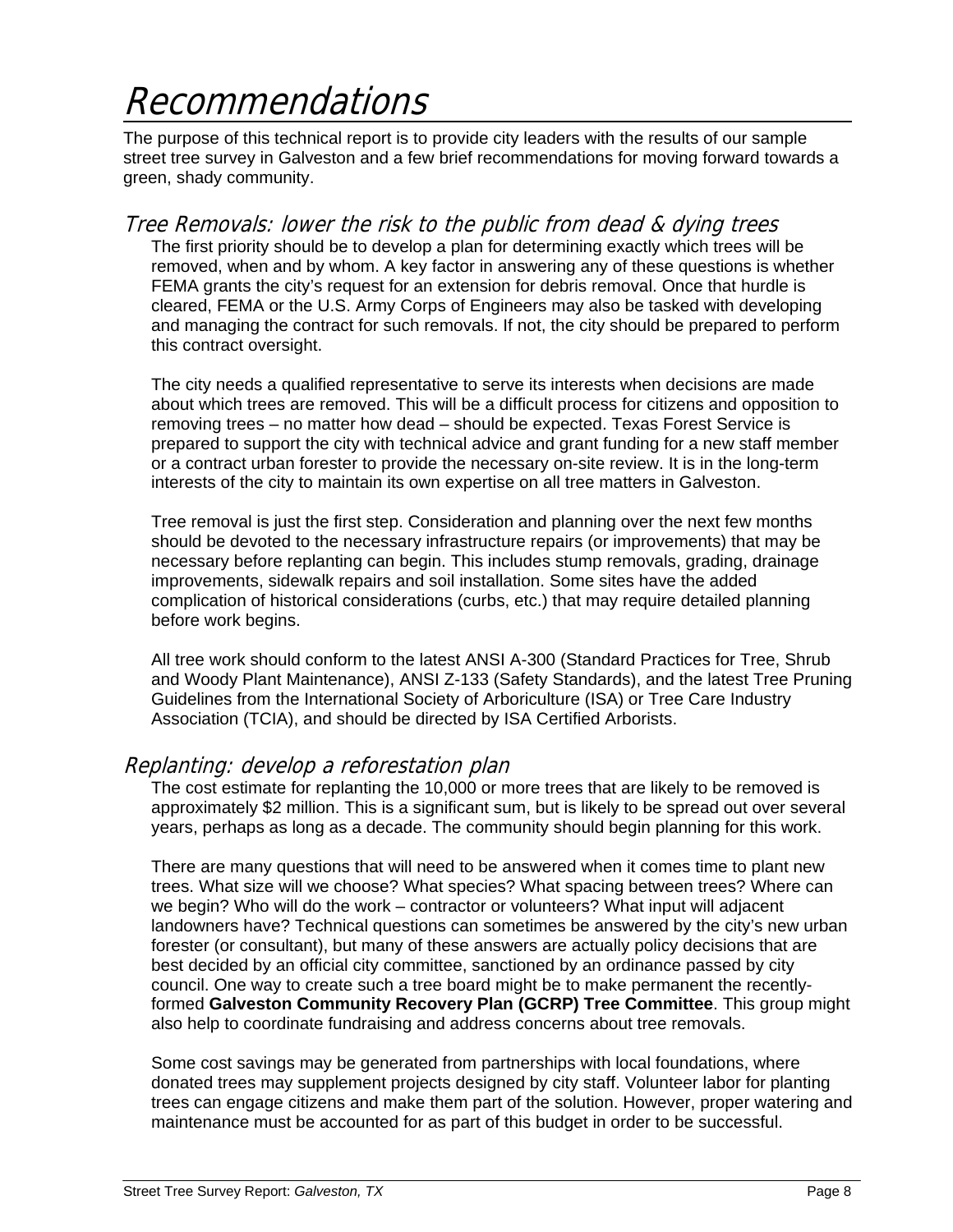**Blockside #: Date: Crew:**

| Street:                                |                |                  |                | From:        |                |             |       |                                 |                             | To:         |             |             |               |
|----------------------------------------|----------------|------------------|----------------|--------------|----------------|-------------|-------|---------------------------------|-----------------------------|-------------|-------------|-------------|---------------|
| <b>Tree</b>                            | <b>Species</b> | <b>DBH Class</b> |                |              |                |             |       | <b>Crown Rating</b>             |                             |             |             |             |               |
| #                                      | Code           | $1 - 6$          | $7 - 12$       | $13 -$<br>24 | $25 -$<br>36   | $37-$<br>48 | $49+$ | $0\%$                           | $1% -$<br>25%               | 26%-<br>50% | 51%-<br>75% | >75%        | <b>Number</b> |
|                                        |                | $\mathbf{1}$     | 2              | 3            | $\overline{4}$ | 5           | 6     | D                               | P                           | F           | G           | Е           |               |
|                                        |                | $\mathbf{1}$     | $\overline{2}$ | $\mathbf{3}$ | $\overline{4}$ | $\,$ 5 $\,$ | 6     | D                               | $\sf P$                     | $\mathsf F$ | G           | E           |               |
|                                        |                | $\mathbf{1}$     | $\sqrt{2}$     | $\mathbf{3}$ | $\overline{4}$ | $\,$ 5 $\,$ | 6     | D                               | P                           | $\mathsf F$ | G           | E           |               |
|                                        |                | $\mathbf{1}$     | $\overline{2}$ | $\mathsf 3$  | $\overline{4}$ | $\,$ 5 $\,$ | 6     | D                               | $\sf P$                     | $\mathsf F$ | G           | E           |               |
|                                        |                | $\mathbf{1}$     | $\sqrt{2}$     | $\mathbf{3}$ | $\overline{4}$ | $\,$ 5 $\,$ | 6     | D                               | P                           | $\mathsf F$ | G           | E           |               |
|                                        |                | $\mathbf{1}$     | $\overline{2}$ | 3            | $\overline{4}$ | 5           | 6     | D                               | $\sf P$                     | $\mathsf F$ | G           | E           |               |
|                                        |                | $\mathbf 1$      | $\overline{2}$ | $\mathbf{3}$ | $\overline{4}$ | $\,$ 5 $\,$ | 6     | D                               | $\sf P$                     | $\mathsf F$ | G           | $\mathsf E$ |               |
|                                        |                | $\mathbf{1}$     | $\sqrt{2}$     | 3            | $\overline{4}$ | $\,$ 5 $\,$ | 6     | D                               | ${\sf P}$                   | $\mathsf F$ | G           | E           |               |
|                                        |                | $\mathbf{1}$     | $\sqrt{2}$     | $\mathbf{3}$ | $\overline{4}$ | $\,$ 5 $\,$ | 6     | D                               | P                           | $\mathsf F$ | G           | E           |               |
|                                        |                | $\mathbf{1}$     | $\sqrt{2}$     | 3            | $\overline{4}$ | $\,$ 5 $\,$ | 6     | D                               | $\sf P$                     | $\mathsf F$ | G           | E           |               |
|                                        |                | $\mathbf{1}$     | $\overline{2}$ | $\mathbf{3}$ | $\overline{4}$ | $\,$ 5 $\,$ | 6     | D                               | P                           | $\mathsf F$ | G           | E           |               |
|                                        |                | $\mathbf{1}$     | $\sqrt{2}$     | 3            | $\overline{4}$ | $\,$ 5 $\,$ | 6     | D                               | $\sf P$                     | $\mathsf F$ | G           | E           |               |
|                                        |                | $\mathbf{1}$     | $\overline{2}$ | $\mathbf{3}$ | $\overline{4}$ | $\,$ 5 $\,$ | 6     | D                               | P                           | $\mathsf F$ | G           | E           |               |
|                                        |                | $\mathbf{1}$     | $\sqrt{2}$     | 3            | $\overline{4}$ | $\,$ 5 $\,$ | 6     | D                               | P                           | $\mathsf F$ | G           | E           |               |
|                                        |                | $\mathbf{1}$     | $\overline{c}$ | $\mathbf{3}$ | $\overline{4}$ | $\,$ 5 $\,$ | 6     | D                               | P                           | $\mathsf F$ | G           | E           |               |
|                                        |                | $\mathbf{1}$     | $\sqrt{2}$     | $\mathsf 3$  | $\overline{4}$ | $\,$ 5 $\,$ | 6     | D                               | P                           | $\mathsf F$ | G           | E           |               |
|                                        |                | $\mathbf{1}$     | $\sqrt{2}$     | $\mathbf{3}$ | $\overline{4}$ | $\,$ 5 $\,$ | 6     | D                               | P                           | $\mathsf F$ | G           | E           |               |
|                                        |                | $\mathbf{1}$     | $\overline{2}$ | 3            | 4              | $\,$ 5 $\,$ | 6     | D                               | P                           | $\mathsf F$ | G           | E           |               |
|                                        |                | $\mathbf{1}$     | $\overline{2}$ | $\mathbf{3}$ | $\overline{4}$ | $\,$ 5 $\,$ | 6     | D                               | P                           | $\mathsf F$ | G           | E           |               |
|                                        |                | $\mathbf{1}$     | $\overline{2}$ | 3            | 4              | $\,$ 5 $\,$ | 6     | $\mathsf D$                     | ${\sf P}$                   | $\mathsf F$ | G           | E           |               |
| <b>ROW Planting Sites (dot tally):</b> |                |                  |                |              |                |             |       | Dead Trees-Private (dot tally): |                             |             |             |             |               |
| *Prompt Attention* (use tree #):       |                |                  |                |              |                |             |       |                                 | <b>Address/Intersection</b> |             |             |             |               |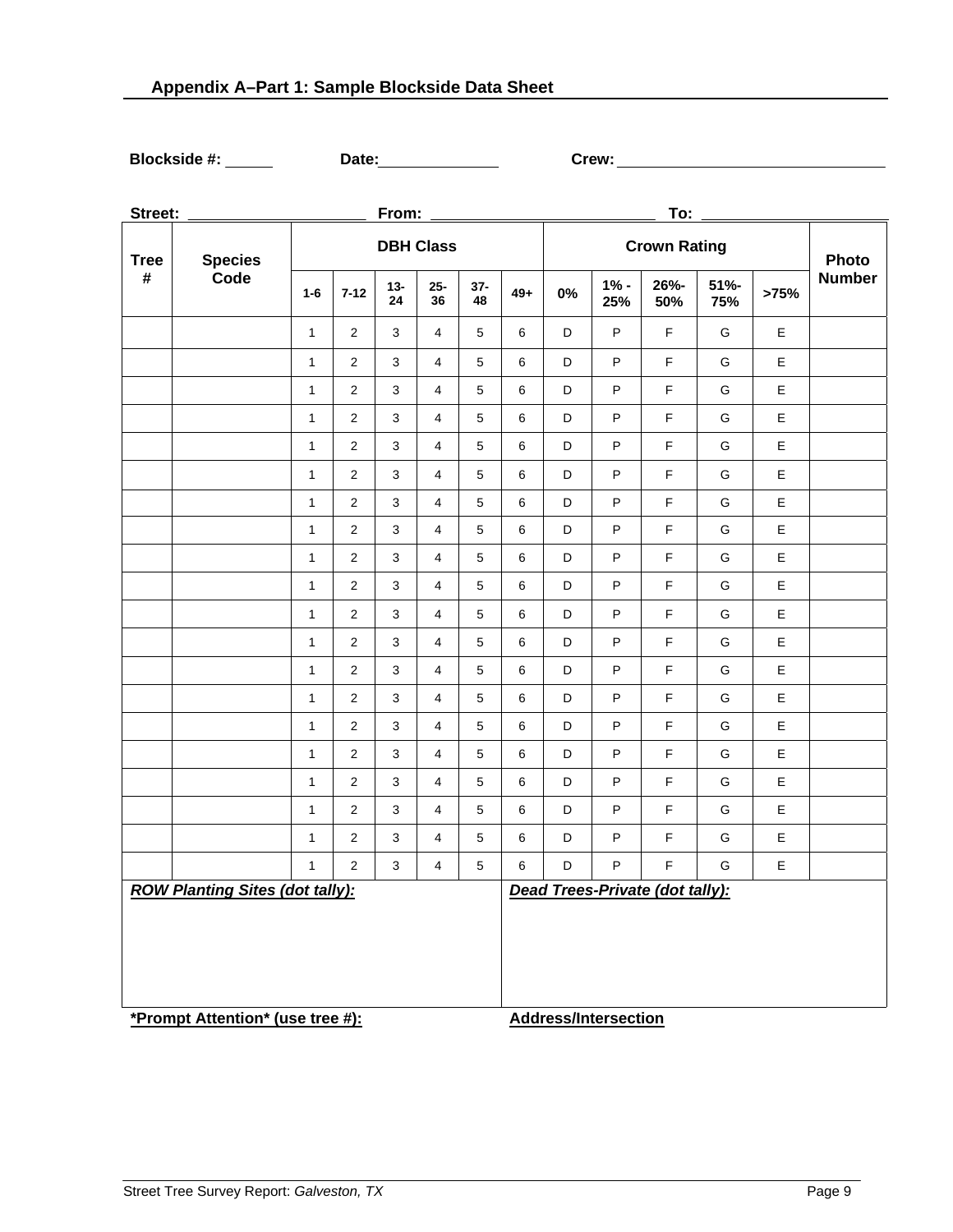#### Sample Inventory Instructions: Galveston, TX

General: For each numbered segment, evaluate the right-of-way (ROW) trees on both sides of the street. Only survey trees over 1 inch in diameter. If you have more than 20 trees, use a sheet with blanktree number column and fill in 21, 22, 23... and fill in "Blockside Sheet of "at bottom of survey sheet.

Species Code: From list. Write tree name if code not on list. If species is 'unknown,' write code UNKN and take picture to aid identification later.

**DBH Class:** For ROW trees over 1" at breast-height (4.5'), diameter is measured around the trunk at the narrowest point between 4.5' (DBH) and the ground, but below the lowest fork. If multi-stemmed (i.e. crapemyrtles), add the diameters of the largest three stems (over 1") at DBH. Assign each tree to one of the following classes: 1(1-6), 2(7-12), 3 (13-24), 4 (25-36), 5 (37-48), 6 (49+). For palms, assign to class based on feet of clear trunk height (from ground to base of live crown).

**Crown Rating:** This rating evaluates the current amount of green leaves in the crown of the tree, by percent class:

0% (D): There is no evidence of leaf sprouting anywhere on the tree. 1%-25% (P): There is visual evidence of leaf sprouting, or tree crown has green leaves covering up to 25% of the small twigs in the crown. 26%-50% (F): Tree crown has green leaves covering between 26% and

50% of the small twigs in the crown.

51%-75% (G): Tree crown has green leaves covering between 51% and 75% of the small twigs in the crown.

>75% (E): Tree crown has green leaves covering between 76% and 100% of the small twigs in the crown.

**Photo Number:** For ROW trees that can't easily be identified, or for trees that require attention by an arborist for safety reasons, take a digital photograph and record the photo number in this space. Do not photograph each tree in the survey, if possible.

**ROW Planting Sites:** For each blockside, record the total number of planting sites available to plant a medium or large tree, according to the following constraints:

-No overhead powerlines

-Minimum 4-foot wide tree lawn (strip between curb and sidewalk) -Minimum 25 feet from street corners, traffic signals

-Minimum 10 feet from hydrants, utility poles, or street lamps -Minimum 5 feet from driveways

-Recommended 30-40 feet from existing large or medium trees

Dead Trees-Private: For each blockside, record the total number of visible dead trees (>6" DBH, <50% canopy) on private property. Segments ending at the comer should be visually divided diagon ally in order to count dead private property trees.

**\*Prompt Attention\*:** For any tree with a structural defect requiring evaluation by an arborist, record tree number, address or intersection, and observed defect.

TFS April 2009 PDS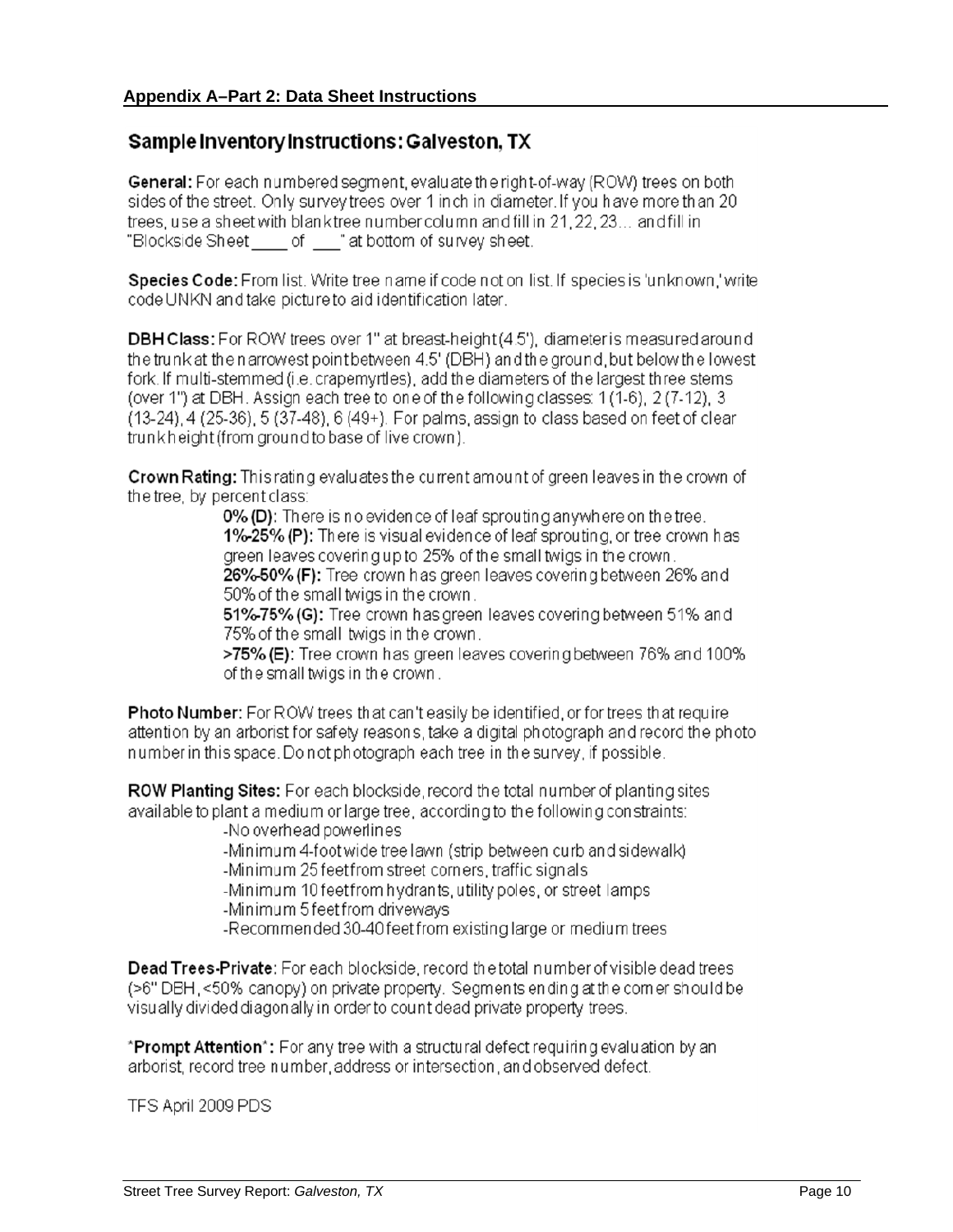|                                                                                 |                                  |          |       |       |       |     |                |          | # Trees        | Percent      |
|---------------------------------------------------------------------------------|----------------------------------|----------|-------|-------|-------|-----|----------------|----------|----------------|--------------|
|                                                                                 | <b>Distribution by DBH Class</b> |          |       |       |       |     | <b>Tree</b>    | Percent  | Dead or        | Dead or      |
| <b>Common Name (Scientific Name)</b>                                            | $1-6$                            | $7 - 12$ | 13-24 | 25-36 | 37-48 | 49+ | Count          | of Total | <b>Dying</b>   | <b>Dying</b> |
| Palm (Palm species)                                                             | 17%                              | 26%      | 30%   | 23%   | 3%    |     | 326            | 32.1%    | 27             | 8.3%         |
| Live Oak (Quercus virginiana)                                                   | 11%                              | 16%      | 48%   | 24%   | 1%    |     | 183            | 18.0%    | 113            | 61.7%        |
| Oleander (Nerium oleander)                                                      | 72%                              | 27%      | 1%    |       |       |     | 125            | 12.3%    | 49             | 39.2%        |
| Chinese Tallowtree (Triadica sebifera)                                          | 18%                              | 40%      | 36%   | 6%    |       |     | 67             | 6.6%     | 65             | 97.0%        |
| Arizona Ash (Fraxinus velutina)                                                 | 13%                              | 15%      | 57%   | 11%   | 4%    |     | 53             | 5.2%     | 43             | 81.1%        |
| Common Crapemyrtle (Lagerstroemia indica)                                       | 57%                              | 40%      | 2%    |       |       |     | 47             | 4.6%     | 36             | 76.6%        |
| Camphor Tree (Cinnamomum camphora)                                              | 23%                              | 36%      | 36%   |       |       | 5%  | 22             | 2.2%     | 19             | 86.4%        |
| Pecan (Carya illinoinensis)                                                     | 24%                              | 35%      | 35%   |       | 6%    |     | 17             | 1.7%     | 15             | 88.2%        |
| Southern Magnolia (Magnolia grandiflora)                                        | 65%                              | 18%      | 18%   |       |       |     | 17             | 1.7%     | 15             | 88.2%        |
| American Sycamore (Platanus occidentalis)                                       |                                  | 44%      | 44%   | 13%   |       |     | 16             | 1.6%     | 16             | 100.0%       |
| Sugarberry (Celtis laevigata)                                                   | 6%                               | 50%      | 38%   | 6%    |       |     | 16             | 1.6%     | 12             | 75.0%        |
| Oak (Quercus species)                                                           | 8%                               | 46%      | 38%   |       | 8%    |     | 13             | 1.3%     | 12             | 92.3%        |
| Chinaberry (Melia azedarach)                                                    | 10%                              | 50%      | 30%   | 10%   |       |     | 10             | 1.0%     | 8              | 80.0%        |
| Chinese Elm (Ulmus parvifolia)                                                  | 11%                              | 67%      | 11%   | 11%   |       |     | 9              | 0.9%     | 8              | 88.9%        |
| Oriental Arborvitae (Thuja orientalis)                                          | 75%                              | 25%      |       |       |       |     | 8              | 0.8%     | 8              | 100.0%       |
| Mulberry (Morus species)                                                        | 14%                              | 71%      | 14%   |       |       |     | 7              | 0.7%     | 5              | 71.4%        |
| Callery Pear (Pyrus calleryana)                                                 | 67%                              | 33%      |       |       |       |     | 6              | 0.6%     | 4              | 66.7%        |
| Catalpa (Catalpa species)                                                       |                                  | 50%      | 50%   |       |       |     | 6              | 0.6%     | 5              | 83.3%        |
| Mimosa (Albizia julibrissin)                                                    | 60%                              | 40%      |       |       |       |     | 5              | 0.5%     | 4              | 80.0%        |
| Yaupon (Ilex vomitoria)                                                         | 80%                              | 20%      |       |       |       |     | 5              | 0.5%     | 2              | 40.0%        |
| Fig (Ficus species)                                                             | 50%                              | 50%      |       |       |       |     | 4              | 0.4%     | 0              | 0.0%         |
| River Birch (Betula nigra)                                                      | 75%                              | 25%      |       |       |       |     | 4              | 0.4%     | 4              | 100.0%       |
| Slash Pine (Pinus elliottii)                                                    | 25%                              | 50%      | 25%   |       |       |     | 4              | 0.4%     | $\mathbf{1}$   | 25.0%        |
| American Holly (Ilex opaca)                                                     |                                  | 100%     |       |       |       |     | 3              | 0.3%     | 3              | 100.0%       |
| Black Willow (Salix nigra)                                                      | 33%                              | 67%      |       |       |       |     | 3              | 0.3%     | 3              | 100.0%       |
| Cherry (Prunus species)                                                         | 100%                             |          |       |       |       |     | 3              | 0.3%     | 3              | 100.0%       |
| Eastern Redcedar (Juniperus virginiana)                                         | 33%                              | 33%      | 33%   |       |       |     | 3              | 0.3%     | 2              | 66.7%        |
| Norfolk-Island-Pine (Araucaria heterophylla)                                    | 100%                             |          |       |       |       |     | 3              | 0.3%     | 0              | 0.0%         |
| Orchidtree (Bauhinia purpurea)                                                  | 67%                              | 33%      |       |       |       |     | 3              | 0.3%     | 3              | 100.0%       |
| <b>Unknown Species</b>                                                          | 33%                              | 33%      | 33%   |       |       |     | 3              | 0.3%     | 3              | 100.0%       |
| Carolina Laurelcherry (Prunus caroliniana)                                      | 100%                             |          |       |       |       |     | $\overline{2}$ | 0.2%     | $\overline{2}$ | 100.0%       |
| Common Persimmon (Diospyros virginiana)                                         |                                  | 100%     |       |       |       |     | $\overline{2}$ | 0.2%     | 2              | 100.0%       |
| Eastern Cottonwood (Populus deltoides)                                          |                                  |          | 50%   |       |       |     | 2              | 0.2%     | 2              | 100.0%       |
| Pittosporum (Pittosporum tobira)                                                | 100%                             | 50%      |       |       |       |     | $\overline{2}$ | 0.2%     | 0              | 0.0%         |
| Tree-of-heaven (Ailanthus altissima)                                            | 100%                             |          |       |       |       |     | $\overline{2}$ | 0.2%     | 2              | 100.0%       |
|                                                                                 |                                  |          |       |       |       |     | 1              | 0.1%     | $\mathbf 0$    | 0.0%         |
| Australian Pine (Casuarina equisetifolia)<br>Autumn Olive (Elaeagnus umbellata) |                                  |          | 100%  |       |       |     | $\mathbf{1}$   | 0.1%     | 0              | 0.0%         |
| Baldcypress (Taxodium distichum)                                                | 100%                             |          |       |       |       |     | $\mathbf{1}$   | 0.1%     | 1              | 100.0%       |
| Bottlebrush (Callistemon citrinus)                                              |                                  |          | 100%  |       |       |     | $\mathbf{1}$   | 0.1%     | 0              | 0.0%         |
| Boxelder (Acer negundo)                                                         | 100%                             |          |       |       |       |     | $\mathbf{1}$   | 0.1%     | 1              | 100.0%       |
|                                                                                 |                                  | 100%     |       |       |       |     |                |          |                |              |
| Brazilian Pepper (Schinus terebinthifolius)<br>Cedar Elm (Ulmus crassifolia)    |                                  | 100%     |       |       |       |     | $\mathbf{1}$   | 0.1%     | 0              | 0.0%         |
|                                                                                 |                                  | 100%     |       |       |       |     | $\mathbf{1}$   | 0.1%     | 1              | 100.0%       |
| Chaste Tree (Vitex agnus-castus)                                                |                                  | 100%     |       |       |       |     | $\mathbf{1}$   | 0.1%     | 1              | 100.0%       |
| Eastern Redbud (Cercis canadensis)                                              | 100%                             |          |       |       |       |     | $\mathbf{1}$   | 0.1%     | 1              | 100.0%       |
| Eucalyptus (Eucalyptus species)                                                 | 100%                             |          |       |       |       |     | $\mathbf{1}$   | 0.1%     | 1              | 100.0%       |
| Firethorn (Pyracantha species)                                                  | 100%                             |          |       |       |       |     | $\mathbf{1}$   | 0.1%     | 0              | 0.0%         |
| Japanese Black Pine (Pinus thunbergii)                                          |                                  | 100%     |       |       |       |     | $\mathbf{1}$   | 0.1%     | 0              | 0.0%         |
| Privet (Ligustrum species)                                                      | 100%                             |          |       |       |       |     | $\mathbf{1}$   | 0.1%     | 0              | 0.0%         |
| Tamarisk (Tamarix species)                                                      |                                  |          | 100%  |       |       |     | $\mathbf{1}$   | 0.1%     | 1              | 100.0%       |

#### **Appendix B: List of Species (by DBH Class) and Percent Potential Mortality for each**

**Total Number of Right‐of‐Way Trees Sampled: 1,015 100.0% Total Number of Species Sampled: 49**